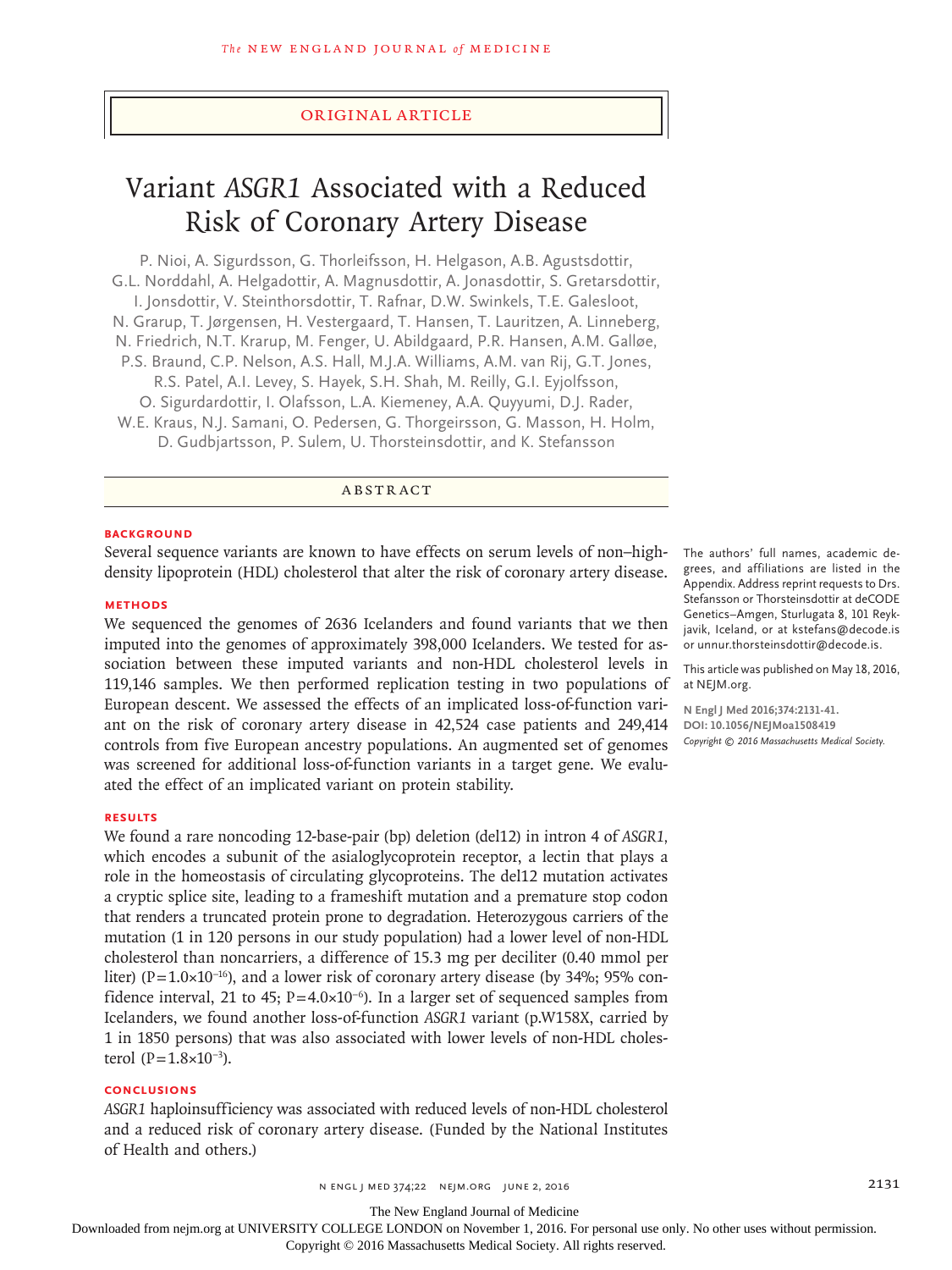PIDEMIOLOGIC AND GENETIC STUDIES<br>have shown a causal link between levels of<br>non-high-density lipoprotein (non-HDL)<br>cholesterol and of low-density lipoprotein (LDL) have shown a causal link between levels of non–high-density lipoprotein (non-HDL) cholesterol and of low-density lipoprotein (LDL) cholesterol and the risk of coronary artery disease and myocardial infarction.<sup>1-3</sup> Non-HDL cholesterol has been shown to be a better predictor of cardiovascular risk than LDL cholesterol, since it encompasses all cholesterol-containing proatherogenic lipoproteins, including LDL cholesterol, very-low-density lipoprotein, intermediate-density lipoprotein, lipoprotein(a), and chylomicron.4 Non-HDL cholesterol levels are calculated by subtracting HDL cholesterol levels from total cholesterol levels.

Through the discovery of sequence variants that affect both cholesterol and the risk of coronary artery disease, genetic studies have provided targets for the development of drugs to treat dyslipidemia and thereby prevent coronary artery disease.5-10 In our search for new variants that affect non-HDL cholesterol levels, we applied a method<sup>11</sup> of interrogating whole genomes in samples obtained from a large number of Icelanders. We then tested for association between implicated variants and the risk of coronary artery disease.

## METHODS

#### **Study Participants**

Details regarding the population sample sets from Iceland, Denmark, and the Netherlands that were used to measure the various lipid traits (non-HDL cholesterol, LDL cholesterol, HDL cholesterol, and triglycerides), alkaline phosphatase, and vitamin  $B_{12}$  are provided in the Methods section and Table S1 in the Supplementary Appendix, available with the full text of this article at NEJM.org. Details regarding the 10 case– control sample sets are provided in the Methods section and Table S2 in the Supplementary Appendix.

# **Data Generation and Analysis**

We used Illumina microarrays to genotype the Icelandic samples, as described previously.<sup>11</sup> We sequenced the genomes of 2636 Icelanders using the standard TruSeq methods (Illumina) to a mean depth of at least 10× (median, 20×), an analysis that has also been described previously $11$ and is described in the Methods section in the Supplementary Appendix. We generated sequence data from 738 Icelanders using the TruSeq polymerase-chain-reaction (PCR)–free method (Illumina; mean depth, 30×) to improve coverage of the GC-rich sequence of intron 4 in *ASGR1*, which encodes a subunit of the asialoglycoprotein receptor.

To obtain a reliable imputation of a variant with a noncoding 12-base-pair (bp) deletion (del12) that is not easily called from the wholegenome sequence data, we genotyped samples obtained from 3799 Icelanders and used those genotypes as a training set for imputation of del12 in the rest of the Icelandic population. The imputation information for del12 was 0.99. (Details regarding genotype imputation are provided in the Methods section in the Supplementary Appendix.) For a second loss-of-function variant, p.W158X, we performed Sanger sequencing on samples obtained from 345 participants that included 79 carriers and 270 noncarriers of the p.W158X variant and used the genotypes to improve the imputation of the variant in the Icelandic data set. The imputation information for p.W158X was 1.00. (Details are provided in the Methods section in the Supplementary Appendix.)

## **Statistical Analysis**

We tested associations between imputed genotypes and levels of serum lipids, alkaline phosphatase, and vitamin  $B_{12}$  in the Icelandic data set using generalized linear regression, assuming an additive genetic model, as described previously11,12 and as outlined in the Methods section in the Supplementary Appendix.

For the Icelandic data set, we used logistic regression to test for association between the del12 variant and coronary artery disease and myocardial infarction, treating disease status as the outcome and the number of copies of del12 in individual carriers as the explanatory variable. We used NEMO software<sup>13</sup> and assumed a multiplicative risk model when testing for an association between del12 and coronary artery disease in the non-Icelandic samples. We combined the results for the Icelandic and the non-Icelandic sample sets using a Mantel–Haenszel fixedeffects model.

To estimate the effect of the del12 variant on myocardial infarction-free survival, we generated Kaplan–Meier curves for the time until the first

The New England Journal of Medicine

Downloaded from nejm.org at UNIVERSITY COLLEGE LONDON on November 1, 2016. For personal use only. No other uses without permission.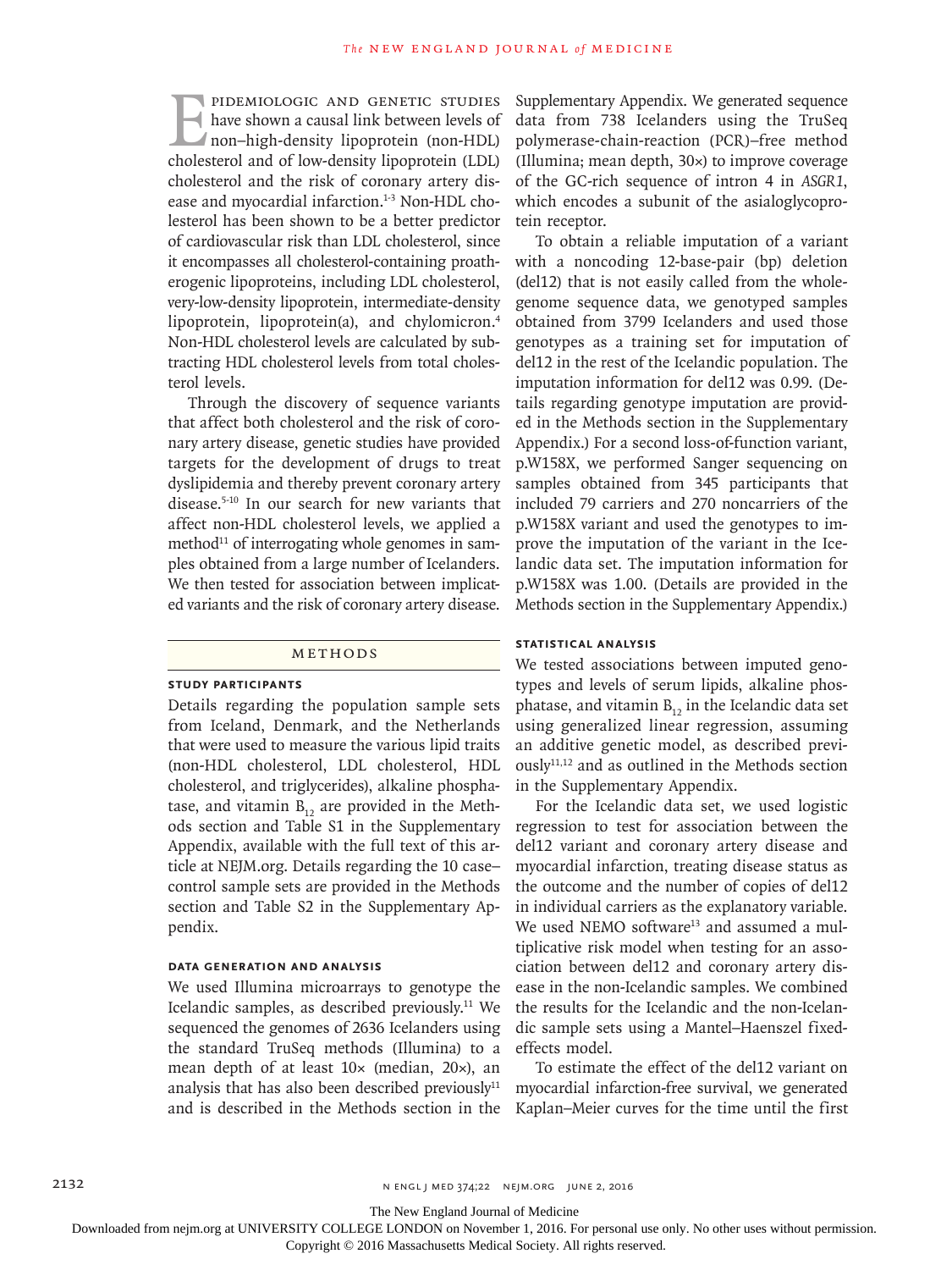myocardial infarction in heterozygous carriers and noncarriers. Details regarding this analysis are provided in the Methods section in the Supplementary Appendix. We corrected for familial relatedness in the Icelandic data sets using the method of genomic control<sup>14</sup> by dividing the corresponding chi-square statistic by 1.36 for non-HDL cholesterol, 1.57 for HDL cholesterol, 1.40 for triglycerides, 1.53 for alkaline phosphatase, 1.30 for vitamin  $B_{12}$ , 1.71 for coronary artery disease, and 1.48 for myocardial infarction.

## **RESULTS**

## **Association of Sequence Variants with Non-HDL Cholesterol**

We obtained 25.3 million sequence variants by sequencing the genomes of 2636 Icelanders and then imputed those variants into the genomes of approximately 398,000 living and deceased Icelanders. Among the samples with imputed genotypes, 119,146 had information on serum non-HDL cholesterol levels (Table S1 in the Supplementary Appendix). Some analyses that we carried out on these data have been reported previously.15,16 We identified a set of seven correlated noncoding single-nucleotide polymorphisms (SNPs) on chromosome  $17p13.1$  (pairwise  $r^2 > 0.70$ ) that have association with non-HDL cholesterol levels. The seven variants span 80 kb, including *ASGR1* and *ASGR2*, which encode subunits of the asialoglycoprotein receptor. The strongest association was seen with the minor allele of rs186021206 located 7.3 kb downstream from *ASGR1* (minor allele frequency, 0.43%). This allele is associated with a lowering of non-HDL cholesterol by 12.9 mg per deciliter (95% confidence interval [CI], 8.7 to 17.1 [0.33 mmol per liter; 95% CI, 0.22 to 0.44]; P=1.4×10<sup>-9</sup>) (Table S3 in the Supplementary Appendix).

Although this seven-SNP region was well covered by reads obtained on whole-genome sequencing, we obtained low coverage of intron 4 of *ASGR1*, which is enriched in guanosine (G) and cytosine (C) residues and therefore difficult to sequence. We thus sequenced the whole genomes of 738 participants with a PCR-free method that is better suited to obtaining the sequence of GC-rich tracts and observed a del12 within intron 4 (NCBI reference sequence, NM\_001671.4; c.284-36\_283+33delCTGGGGCTGGGG).

After direct genotyping of del12 in 3799 Icelanders and imputation in 398,000 Icelanders, we observed that del12 (minor allele frequency, 0.41%; corresponding to a frequency of 1 in 120 heterozygous carriers) was highly correlated with rs186021206 ( $r^2$ =0.86) and the other six strongly associated SNPs (Tables S3 and S4 in the Supplementary Appendix). Furthermore, del12 was more strongly associated with lower non-HDL cholesterol levels than were any of the seven SNPs, with a level that was lower among heterozygous carriers of del12 than among noncarriers by 13.6 mg per deciliter (95% CI, 9.4 to 17.7 [0.35 mmol per liter; 95% CI, 0.24 to 0.46]; P=2.5×10−10) (Table 1, and Tables S3 and S4 and Fig. S1 in the Supplementary Appendix). The del12 variant was also associated with lower LDL cholesterol levels, with an effect size similar to that observed between del12 and non-HDL cholesterol levels.

We replicated a previously reported association between a common variant upstream of *ASGR1* (rs314253; minor allele frequency, 35.1%) and lowering of LDL cholesterol levels<sup>17</sup>; however, this association was independent of the del12 signal  $(r^2<0.001)$  (Table S5 in the Supplementary Appendix). After adjustment for the presence of del12, neither rs186021206 nor any of the other six SNPs remained significantly associated with the non-HDL cholesterol level (Table S4 in the Supplementary Appendix).

An analysis of an extended Icelandic data set with 5817 additional genome sequences, which provided increased sequence coverage, indicated that of all the variants within a 1-Mb region centered on *ASGR1*, del12 showed the strongest association with non-HDL levels (Fig. S2 in the Supplementary Appendix). The del12 variant was also associated with increased HDL cholesterol levels and decreased triglyceride levels, although the association was weaker than that with reduced non-HDL cholesterol and LDL cholesterol levels (Table 1).

We also tested for associations between del12 and lipid levels in samples from the Netherlands<sup>18</sup> and Denmark<sup>19,20</sup> (Table 1, and Tables S1 and S3 in the Supplementary Appendix) and observed associations between del12 and non-HDL cholesterol with effect sizes similar to those seen in the sample from Iceland  $(P=0.24$  for heterogeneity). After combining all the data sets (including the Icelandic discovery data), we

n ENGL | MED 374;22 NEJM.ORG JUNE 2, 2016 2017 2020 2020 2033

The New England Journal of Medicine

Downloaded from nejm.org at UNIVERSITY COLLEGE LONDON on November 1, 2016. For personal use only. No other uses without permission.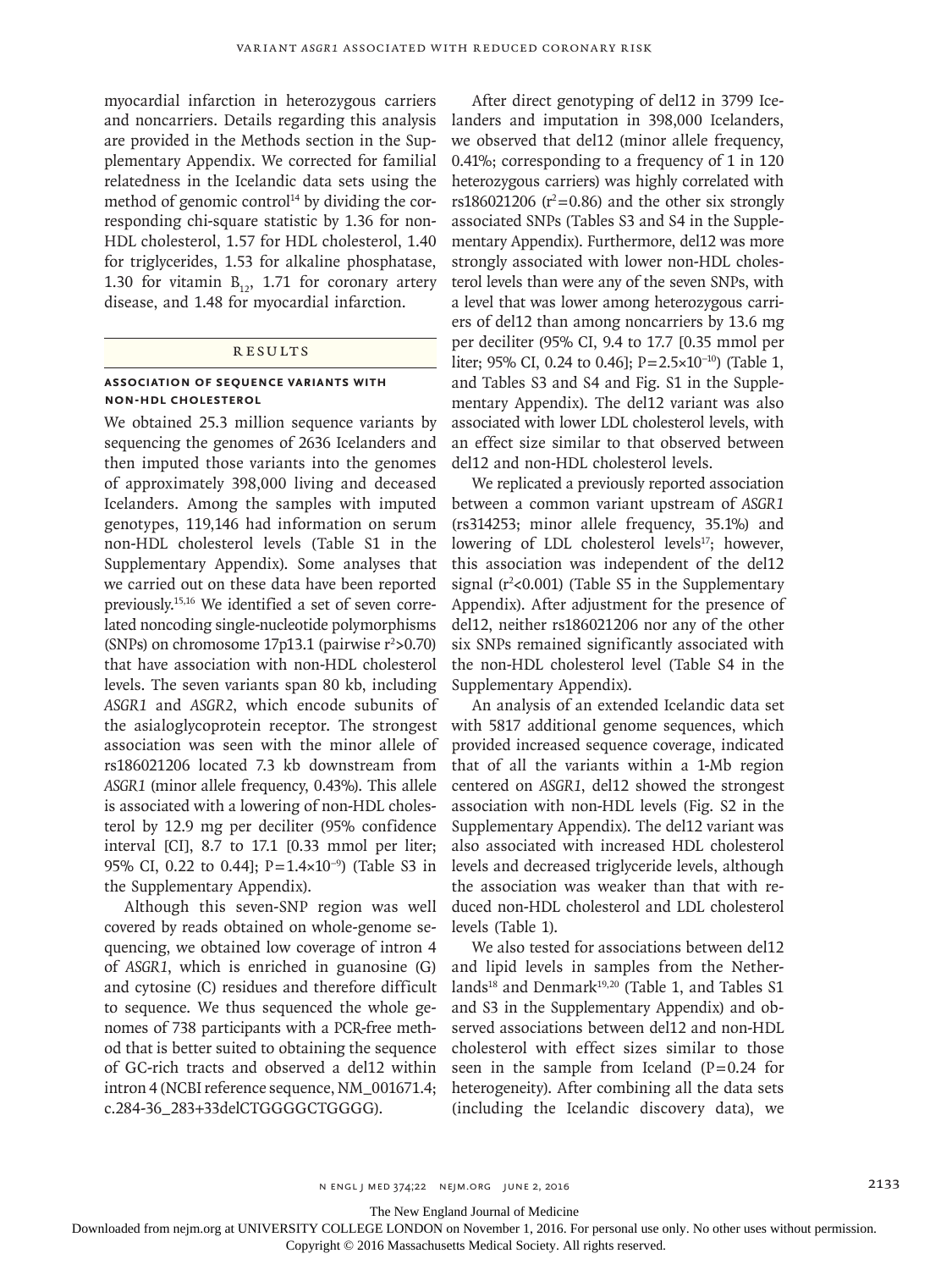| Table 1. Association of del12 with Lipids, Alkaline Phosphatase, and Vitamin B <sub>12</sub> in Iceland, Denmark, and the Netherlands.* |                           |              |                                        |                       |                                 |
|-----------------------------------------------------------------------------------------------------------------------------------------|---------------------------|--------------|----------------------------------------|-----------------------|---------------------------------|
| Variable and Study<br>Population                                                                                                        | Participants<br>Evaluated | MAF of del12 | <b>Effect</b><br>(95% CI) <sup>+</sup> | P Value               | Value in General<br>Population; |
|                                                                                                                                         | no.                       | %            | mg/dl                                  |                       | mg/dl                           |
| Non-HDL cholesterol                                                                                                                     |                           |              |                                        |                       |                                 |
| Iceland                                                                                                                                 | 119,146                   | 0.41         | $-13.6$ ( $-17.7$ to $-9.4$ )          | $2.5 \times 10^{-10}$ | $154.7 + 45.6$                  |
| Denmark A                                                                                                                               | 6,182                     | 0.22         | $-21.3$ ( $-36.8$ to $-5.9$ )          | 0.007                 | $161.6{\pm}44.1$                |
| Denmark B                                                                                                                               | 9.656                     | 0.32         | $-22.2$ ( $-32.8$ to $-11.7$ )         | $3.8 \times 10^{-5}$  | $164.7 + 40.7$                  |
| The Netherlands                                                                                                                         | 5,537                     | 0.50         | $-17.0$ ( $-28.3$ to $-5.7$ )          | 0.003                 | $170.7 + 41.3$                  |
| Combined                                                                                                                                | 140,521                   |              | $-15.3$ ( $-18.9$ to $-11.7$ )         | $1.0 \times 10^{-16}$ |                                 |
| LDL cholesterol                                                                                                                         |                           |              |                                        |                       |                                 |
| Iceland                                                                                                                                 | 53,841                    | 0.41         | $-9.5$ ( $-14.0$ to $-5.1$ )           | $2.8 \times 10^{-5}$  | $133.0 + 41.4$                  |
| Denmark A                                                                                                                               | 6,098                     | 0.22         | $-22.1$ ( $-35.5$ to $-8.7$ )          | 0.001                 | $137.2 \pm 37.5$                |
| Denmark B                                                                                                                               | 8,080                     | 0.32         | $-19.0$ ( $-29.2$ to $-8.8$ )          | $2.6 \times 10^{-4}$  | $139.3 \pm 37.4$                |
| The Netherlands                                                                                                                         | 5,523                     | 0.50         | $-16.0$ ( $-26.1$ to $-6.0$ )          | 0.002                 | $138.6 \pm 36.4$                |
| Combined                                                                                                                                | 73,542                    |              | $-12.5$ ( $-16.2$ to $-8.8$ )          | $3.9 \times 10^{-11}$ |                                 |
| <b>HDL</b> cholesterol                                                                                                                  |                           |              |                                        |                       |                                 |
| Iceland                                                                                                                                 | 119,514                   | 0.41         | 2.4 $(0.7 \text{ to } 4.1)$            | 0.006                 | $54.7 \pm 17.0$                 |
| Denmark A                                                                                                                               | 6,182                     | 0.22         | 4.6 $(-0.8$ to 9.9)                    | 0.10                  | $54.2 \pm 15.8$                 |
| Denmark B                                                                                                                               | 9,656                     | 0.32         | 2.4 $(-1.8 \text{ to } 6.7)$           | 0.26                  | $60.0 \pm 16.4$                 |
| The Netherlands                                                                                                                         | 5,537                     | 0.50         | 2.4 $(-1.3 \text{ to } 6.0)$           | 0.20                  | $52.6 \pm 13.4$                 |
| Combined                                                                                                                                | 140,889                   |              | $2.5$ (1.1 to 4.0)                     | $3.9\times10^{-4}$    |                                 |
|                                                                                                                                         |                           |              | % change                               |                       |                                 |
| Triglycerides                                                                                                                           |                           |              |                                        |                       |                                 |
| Iceland                                                                                                                                 | 80,011                    | 0.41         | $-6.1$ ( $-10.8$ to $-1.5$ )           | 0.01                  | 133.6 (67.6-190.5)              |
| Denmark A                                                                                                                               | 6,182                     | 0.22         | $-6.0$ ( $-5.2$ to 11.4)               | 0.53                  | 105.8 (60.8-183.9)              |
| Denmark B                                                                                                                               | 8,163                     | 0.32         | $-8.9$ ( $-21.0$ to 2.3)               | 0.15                  | $117.4(73.5-187.3)$             |
| The Netherlands                                                                                                                         | 5,537                     | 0.50         | $-4.4$ ( $-17.9$ to 8.2)               | 0.52                  | 155.8 (94.5-256.8)              |
| Combined                                                                                                                                | 99,893                    |              | $-6.3$ (-10.3 to -2.3)                 | 0.003                 |                                 |
|                                                                                                                                         |                           |              |                                        |                       | U/liter                         |
| Alkaline phosphatase                                                                                                                    |                           |              |                                        |                       |                                 |
| Iceland                                                                                                                                 | 126,060                   | 0.41         | 50.1 (42.9 to 57.2)                    | $3.6 \times 10^{-63}$ | $87.1(53.5 - 141.7)$            |
| Denmark A                                                                                                                               | 5,829                     | 0.22         | 29.1 (14.8 to 42.5)                    | $3.1 \times 10^{-6}$  | $41.3(30.7 - 55.6)$             |
| Combined                                                                                                                                | 131,889                   |              | 46.5 (40.1 to 52.7)                    | $5.6 \times 10^{-69}$ |                                 |
|                                                                                                                                         |                           |              |                                        |                       | <i>pmol/liter</i>               |
| Vitamin $B_{12}$                                                                                                                        |                           |              |                                        |                       |                                 |
| Iceland                                                                                                                                 | 97,910                    | 0.41         | 16.6 (11.5 to 21.5)                    | $3.1 \times 10^{-12}$ | 398 (256-618)                   |
| Denmark A                                                                                                                               | 5,826                     | 0.22         | 18.6 (3.9 to 32.4)                     | 0.005                 | 398 (286-554)                   |
| Combined                                                                                                                                | 103,736                   |              | 16.8 (12.0 to 21.5)                    | $8.3\times10^{-14}$   |                                 |

\* Plus–minus values are means ±SD. All discovery analyses were performed in the Icelandic data set, with replication analyses performed in the other data sets. To convert the values for non–high-density lipoprotein (HDL), low-density lipoprotein (LDL), and HDL cholesterol to millimoles per liter, multiply by 0.02586. To convert the values for triglycerides to millimoles per liter, multiply by 0.01129. MAF denotes minor allele frequency.

† Effect estimates and 95% confidence intervals are provided in milligrams per deciliter for non-HDL, LDL, and HDL cholesterol and as percentage change for triglycerides, alkaline phosphatase, and vitamin B<sub>12</sub>.

 $\ddagger$  For triglycerides, alkaline phosphatase, and vitamin B<sub>12</sub>, the population mean and the standard deviation were calculated for log-transformed values and transformed back to original units, so the range of values is included to represent the distributions with greater accuracy.

§ Data for the Denmark A population are from the Danish Inter99 study by Jørgensen et al.19

¶ Data for the Denmark B population are from the Danish Addition study by van den Donk et al.20

Data for the Dutch population are from the Nijmegen Biomedical Study by Hoogendoorn et al.<sup>18</sup>

2134 **n engl j med 374;22 nejm.org JUNE 2, 2016** n engl j med 374;22 nejm.org JUNE 2, 2016

The New England Journal of Medicine

Downloaded from nejm.org at UNIVERSITY COLLEGE LONDON on November 1, 2016. For personal use only. No other uses without permission.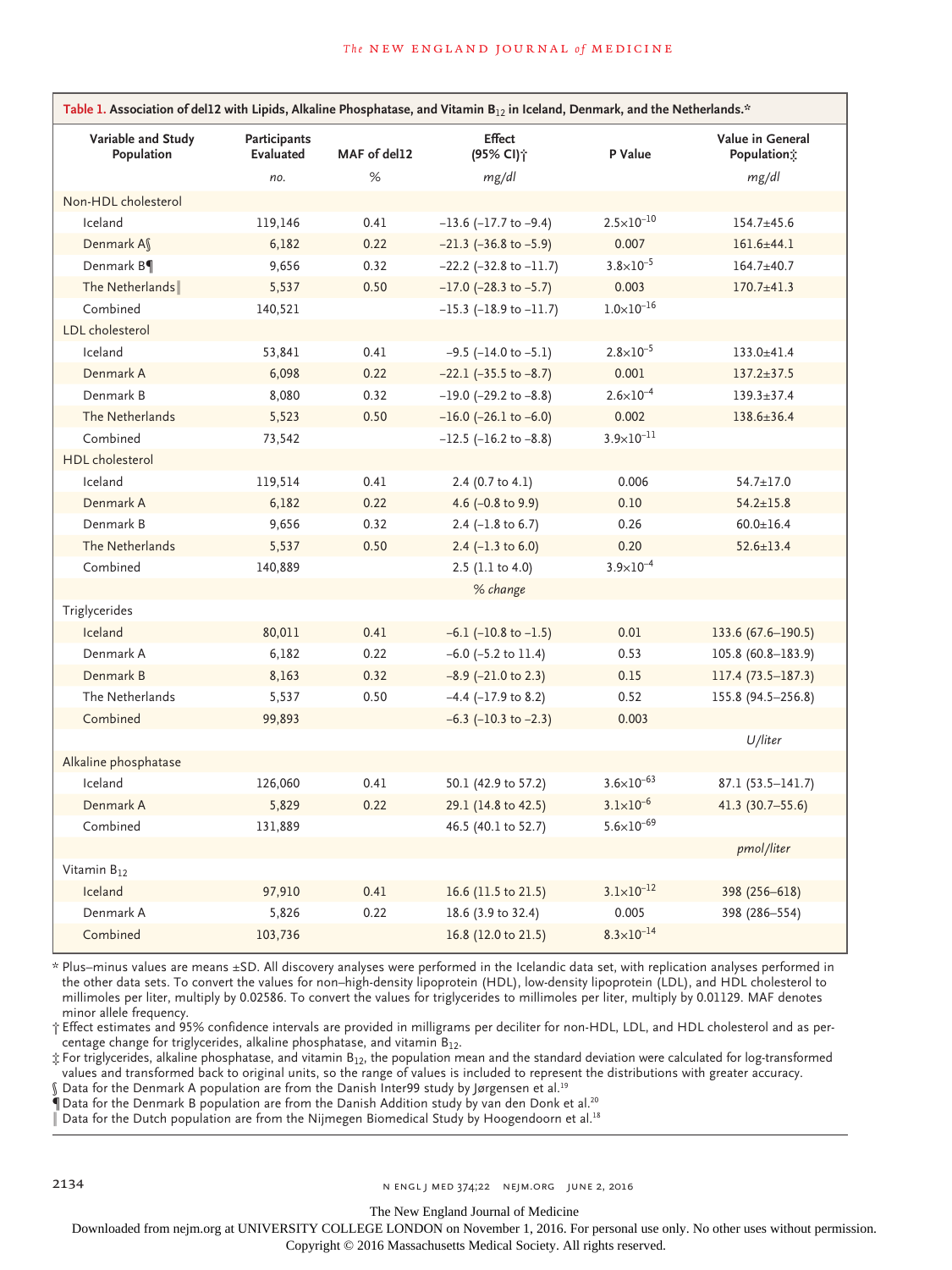found that del12 was associated with lowering of non-HDL cholesterol by 15.3 mg per deciliter (95% CI, 11.7 to 18.9 [0.40 mmol per liter; 95% CI, 0.30 to 0.49]; P= $1.0\times10^{-16}$ ).

# **Effect of del12 on** *ASGR1* **mRNA Splicing**

We examined the effect of del12 on the splicing of exons 4 and 5 of *ASGR1* on PCR assays (Fig. 1A) and observed two PCR products generated from messenger RNA (mRNA) in blood samples obtained from del12 carriers, whereas only the larger product was detected in noncarriers (Fig. 1B). The sequence of the smaller product had a 22-bp deletion at the end of exon 4 (Fig. 1C), which was probably the result of a pseudo donor splice site in exon 4 (Fig. 1D). Direct digital counting of sequencing reads provided an approximate estimate of the fraction of *ASGR1* mRNA transcripts in the blood cells of the 13 del12 carriers that were incorrectly spliced. This analysis showed that the variant mRNA transcripts represented about one third of *ASGR1* transcripts (Fig. 1E), a fraction that was significantly different from that in noncarriers (P=1.8×10−6 by the Wilcoxon–Mann– Whitney test). The 22-bp deletion is predicted to cause a frameshift mutation in *ASGR1* and thereby introduce a premature stop codon at amino acid 89 in the 291-amino-acid fulllength protein (Fig. S3 in the Supplementary Appendix).

A process called nonsense-mediated decay is responsible for eliminating aberrant mRNA transcripts with premature stop codons, such as the one generated by del $12.^{21}$  However, since one third of the *ASGR1* transcripts in heterozygous carriers had the 22-bp frameshift deletion, these transcripts are not fully eliminated by this process. If translated, the variant *ASGR1* transcript would be predicted to generate a truncated protein (Fig. S3 in the Supplementary Appendix). To determine whether such a truncated protein is produced in cells, we transiently overexpressed *ASGR1* complementary DNA harboring the 22-bp deletion and wild-type *ASGR1* in HeLa cells. Using Western-blot analysis, we detected only wild-type ASGR1 protein (Fig. 1F), even though both types of the mRNA transcript were highly expressed (data not shown). However, when the transfected cells were treated with a proteasome inhibitor, which blocks the degradation of truncated and misfolded proteins,22,23 we detected the truncated protein (Fig. 1F, and Fig. S4 in the Supplementary Appendix). This finding showed that the truncated ASGR1 protein was synthesized and then degraded.

## **ALKALINE PHOSPHATASE, VITAMIN B<sub>12</sub>, AND DEL12**

ASGR1 is the major subunit of the hepatic asialoglycoprotein receptor (ASGPR) known to recognize and mediate the endocytosis and degradation of a variety of desialylated glycoproteins.24-27 We wondered whether the serum levels of any sialylated glycoproteins were altered in del12 carriers, so we tested the association of del12 with serum levels of various substances that are routinely measured at hospitals and clinical laboratories in Iceland. Apart from the associations with blood lipids, we observed a highly significant association of del12 with levels of circulating alkaline phosphatase and vitamin  $B_{12}$ . The alkaline phosphatase levels were higher among carriers of del12 than among noncarriers, with a difference of 43.6 U per liter (95% CI, 37.3 to 49.8; P=3.6×10<sup>-63</sup>), representing levels that were 50.1% higher in carriers than in noncarriers. The vitamin  $B_{12}$  levels were also higher among carriers, with a difference of 66.1 pmol per liter (95% CI, 45.8 to 85.6; P=3.1×10−12), representing levels that were 16.6% higher (Table 1, and Table S3 in the Supplementary Appendix). Regional plots, which were based on the significance levels for the association of markers centered on *ASGR1* with levels of alkaline phosphatase and vitamin  $B_{12}$ , mirrored the plot of the association with non-HDL cholesterol (Fig. S5 in the Supplementary Appendix). However, the effects of the associations were in opposite directions: carriers of del12 had lower non-HDL cholesterol levels but higher levels of alkaline phosphatase and vitamin  $B_{12}$  than noncarriers. In Denmark, we replicated these associations with carriers of del12 who had higher levels of alkaline phosphatase and vitamin  $B_{12}$ , than noncarriers (P=3.1×10<sup>-6</sup>) and P=0.005, respectively) (Table 1, and Table S3 in the Supplementary Appendix). Moreover, the common variant at the *ASGR1* locus (rs314253) that was previously reported to be associated with decreased levels of LDL cholesterol was also reported to be associated with increased levels of alkaline phosphatase, $28$  two associations that we verified for this variant (Table S5 in the Supplementary Appendix).

The New England Journal of Medicine

Downloaded from nejm.org at UNIVERSITY COLLEGE LONDON on November 1, 2016. For personal use only. No other uses without permission.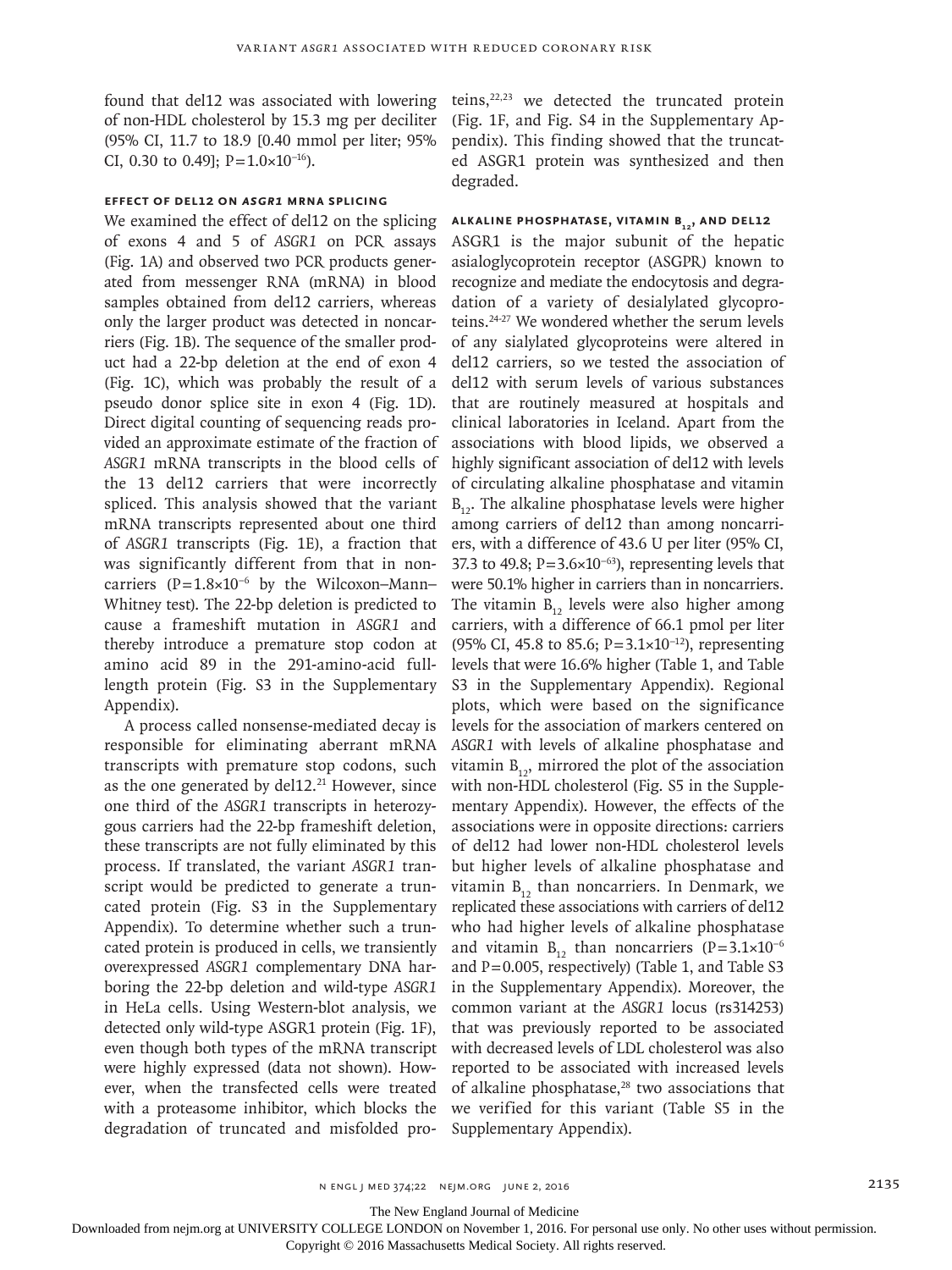

In both the Icelandic and the Danish data lesterol levels after adjustment for alkaline phosvitamin  $B_{12}$  levels. Furthermore, there was a stronger association of del12 with non-HDL cho-

sets, non-HDL cholesterol levels were correlated phatase levels but not after adjustment for vitawith alkaline phosphatase levels but not with  $m_{12}$  levels (Table S6 in the Supplementary Appendix). This finding indicates that the association of del12 with non-HDL cholesterol was

2136 **n ENGL J MED 374;22 NEIM.ORG JUNE 2, 2016** 

The New England Journal of Medicine

Downloaded from nejm.org at UNIVERSITY COLLEGE LONDON on November 1, 2016. For personal use only. No other uses without permission.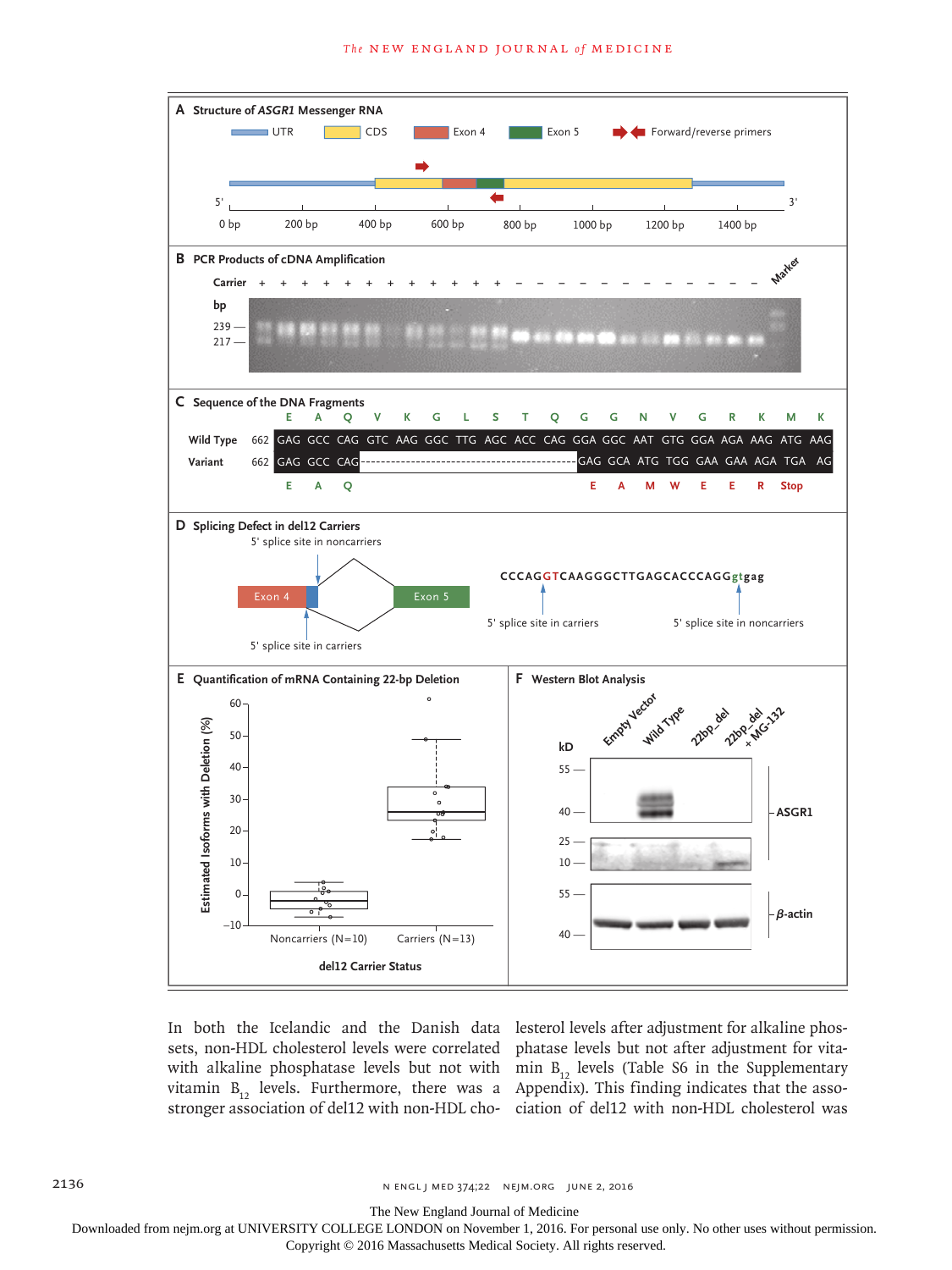#### **Figure 1 (facing page). Splicing Error and Frameshift in** *ASGR1* **Created by del12.**

Panel A shows an overview of the structure of the *ASGR1* messenger RNA (mRNA) with highlighting of exons 4 and 5. A rare noncoding 12-base-pair (bp) deletion (del12) lies within intron 4, which sits between exons 4 and 5. Also shown are the positions of the primers that were used to amplify the complementary DNA (cDNA) on polymerase-chain-reaction (PCR) assay. CDS denotes coding sequence, and UTR untranslated region. Panel B shows the PCR products produced by amplifying cDNA generated from RNA isolated from the blood of heterozygous carriers (plus signs) and noncarriers (minus signs) of the del12 variant. Labels indicate the size of the expected PCR product (239 bp) and the size of the truncated band (217 bp) observed only in del12 heterozygous carriers. Panel C shows the differences between the fulllength (239-bp) and truncated (217-bp) cDNA fragments on Sanger sequencing. The truncated fragment in carriers of the del12 variant lacks 22 bp at the end of exon 4, which results in a frameshift and an introduction of a stop codon. Panel D shows the splicing defect observed in del12 carriers. The sequence around the boundary between exon 4 (in uppercase letters) and intron 4 (in lowercase letters) is shown, along with the 5′ splice site in noncarriers and the cryptic 5′ splice site activated in del12 carriers. Panel E shows the quantification of the cDNA fragments with the 22-bp deletion in heterozygous del12 carriers and noncarriers, which was done by direct digital counting of sequencing reads using the Illumina TruSeq method. The estimate of the fraction of incorrectly spliced isoforms out of the total *ASGR1* transcripts was based on the ratio of read coverage over the 22-bp fragment at the end of exon 4 and the median coverage over exon 5. There was a significant difference between noncarriers and carriers in the estimated fraction of incorrectly spliced isoforms (P=1.8×10−6 by the Wilcoxon– Mann–Whitney test). The horizontal lines indicate the median fraction, and the top and bottom of the boxes indicate the first and third quartiles. The top of the I bar indicates the smaller of the maximum fraction or the 75th percentile plus 1.5 times the interquartile range, and the bottom of the I bar indicates the larger of the minimum fraction or the 25th percentile minus 1.5 times the interquartile range. Panel F shows Western blot analysis of HeLa cells that transiently overexpress wildtype *ASGR1* cDNA or mutated *ASGR1* cDNA lacking the 22-bp fragment at the end of exon 4 (22bp\_del). In the last lane, HeLa cells transfected with the 22bp\_del cDNA were treated with the proteosome inhibitor MG-132 for 4.5 hours. The ASGR1 antibody that was used recognizes amino acids 1 to 41 of the ASGR1 protein. The blot in the center panel had a longer exposure time to detect the truncated ASGR1 protein after treatment with MG-132 than did those in the top and bottom panels.

independent of both alkaline phosphatase and vitamin  $B_{12}$  levels. The increase in levels of alkaline phosphatase associated with del12 is unlikely to reflect the presence of liver disease since we observed no association between del12 and serum levels of gamma-glutamyltransferase, bilirubin, alanine aminotransferase, or other measures of liver function that commonly accompany changes in alkaline phosphatase levels during the course of liver disease (Table S7 in the Supplementary Appendix).

## **Coronary Risk and del12**

Given the effect of del12 on non-HDL cholesterol levels, we assessed the effect of the variant on the risk of coronary artery disease in 33,090 case patients and 236,254 controls from Iceland and 9434 case patients and 13,160 controls from the United States (Emory University, Duke University, and University of Pennsylvania), the United Kingdom (Leicester Myocardial Infarction Study and British Heart Foundation Family Heart Study), New Zealand, and Denmark. The risk of coronary artery disease was lower among carriers of the del12 variant than among noncarriers in both the Icelandic set (odds ratio, 0.64; 95% CI, 0.51 to 0.80;  $P = 5.8 \times 10^{-5}$  and the non-Icelandic sets (odds ratio, 0.69; 95% CI 0.51 to 0.95;  $P=0.02$ ), for a combined odds ratio of 0.66 (95%) CI, 0.55 to 0.79; P=4.0×10<sup>-6</sup>) (Fig. 2A). There was no evidence of heterogeneity across the eight study populations ( $P=0.96$ ). Among Icelanders, the risk of myocardial infarction was lower among carriers of the del12 variant than among noncarriers (hazard ratio, 0.64; 95% CI, 0.64 to 0.80; P=8.5×10−5) (Fig. 2B). In agreement with the protective effect against coronary artery disease, Icelandic del12 carriers had a life span that was 1.5 years longer than that of noncarriers (95% CI, 0.2 to 2.8;  $P = 0.02$ ). We did not observe an association (inverse or otherwise) of del12 with other known risk factors for coronary artery disease, such as hypertension, smoking status, obesity, or type 2 diabetes (Table S8 in the Supplementary Appendix).

Several studies have shown a strong positive correlation between the effects of lipid-associated sequence variants on non-HDL cholesterol levels and the risk of coronary artery disease.<sup>7-10,29</sup> However, in our data, several published variants deviated from the overall trend (Fig. 3, and Table S9 in the Supplementary Appendix). The del12 mutation in *ASGR1* is another example of a variant for which the effect on coronary artery disease is

The New England Journal of Medicine

Downloaded from nejm.org at UNIVERSITY COLLEGE LONDON on November 1, 2016. For personal use only. No other uses without permission.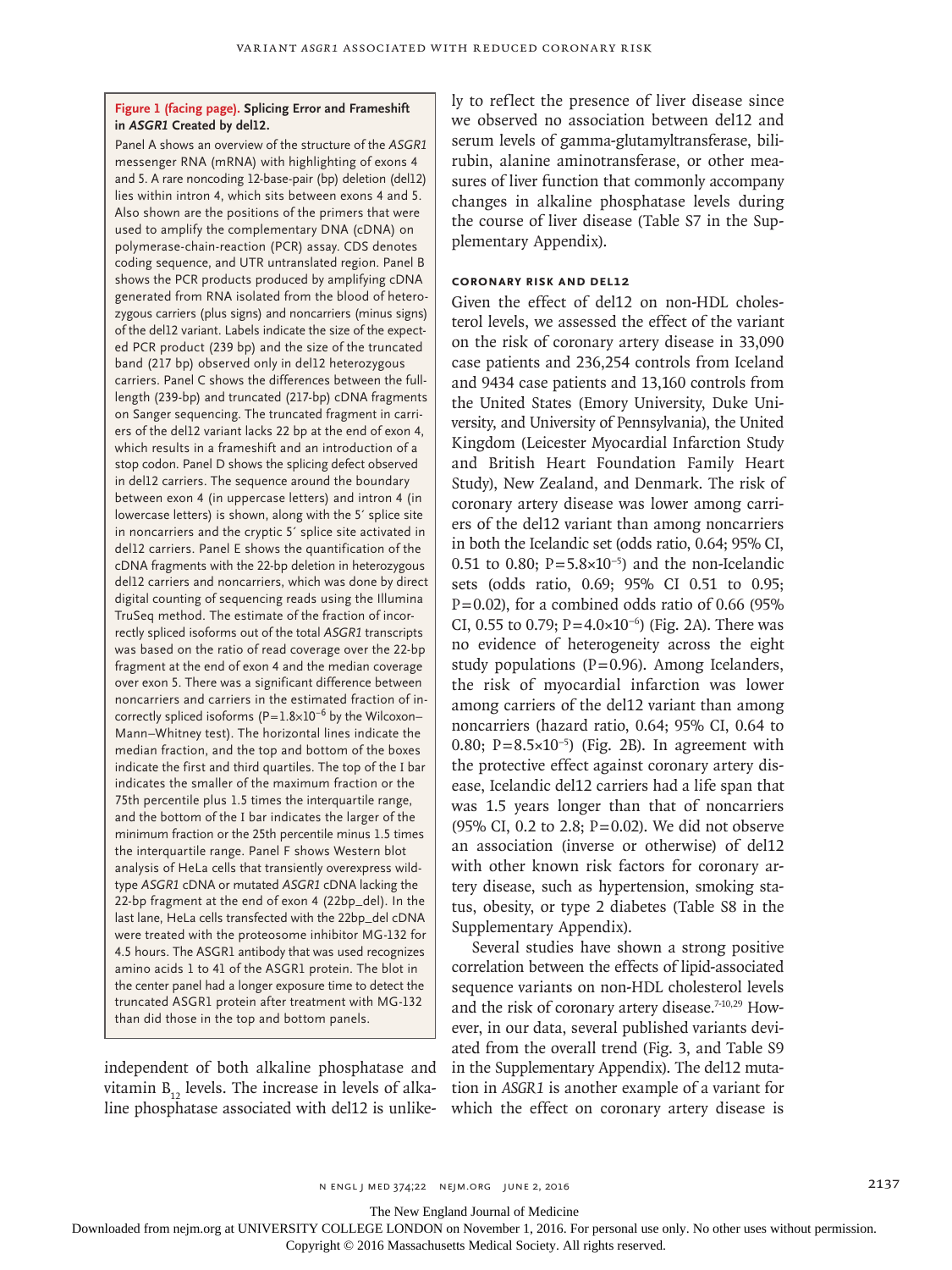

**Figure 2. Association of del12 in** *ASGR1* **with a Reduced Risk of Coronary Artery Disease and Myocardial Infarction.**

Panel A shows odds ratios for coronary artery disease associated with the del12 variant in *ASGR1* among a total of 42,524 participants with coronary artery disease and 249,414 controls in Iceland, Denmark, the United States (Emory University, Duke University, and the University of Pennsylvania [UPenn]), the United Kingdom (UK-I and UK-II), and New Zealand. For each sample set, the size of the square for the odds ratio is proportional to the number of participants who were evaluated. The del12 variant was associated with a significantly lower risk of coronary artery disease in both the Icelandic set (P=5.8×10−5) and the non-Icelandic sets (P=0.02), for a combined odds ratio of 0.66 (P=4.0×10<sup>-6</sup>). There was no evidence of heterogeneity across the eight study populations (P=0.96). MAF denotes minor allele frequency. Panel B shows Kaplan–Meier curves for survival free of a first myocardial infarction among heterozygous carriers and noncarriers of the del12 variant, stratified according to sex. The hatch marks indicate censoring of data.

> stronger than that predicted by its effect on non-HDL cholesterol.

> The associations of del12 with both the risk of coronary artery disease and the risk of myocardial infarction became stronger after adjustment for the association between del12 and alkaline phosphatase levels and was unchanged after adjustment for the association with vitamin  $B_{12}$ levels (Table S10 in the Supplementary Appendix). Thus, it is implausible that the unexplained atheroprotective effects of del12 (i.e., those not associated with lowering of non-HDL levels) are mediated through modulating levels of alkaline phosphatase or vitamin  $B_{12}$ .

## **Second Loss-of-Function Variant in** *ASGR1*

In addition to samples obtained from 2636 Icelanders that we had previously sequenced, we screened an extended data set that included variants of the genomes of 5817 Icelanders and observed another rare loss-of-function variant, a 4-bp insertion (minor allele frequency, 0.027%; NM\_001671.4; c.469\_472dupAACT) that introduces a stop codon at position 158 (NP\_001662.1; p.W158X) in the ASGR1 protein (Fig. S3 in the Supplementary Appendix). We directly genotyped predicted carriers and noncarriers by means of Sanger sequencing and used those genotypes to improve the imputation of p.W158X. The

The New England Journal of Medicine

Downloaded from nejm.org at UNIVERSITY COLLEGE LONDON on November 1, 2016. For personal use only. No other uses without permission.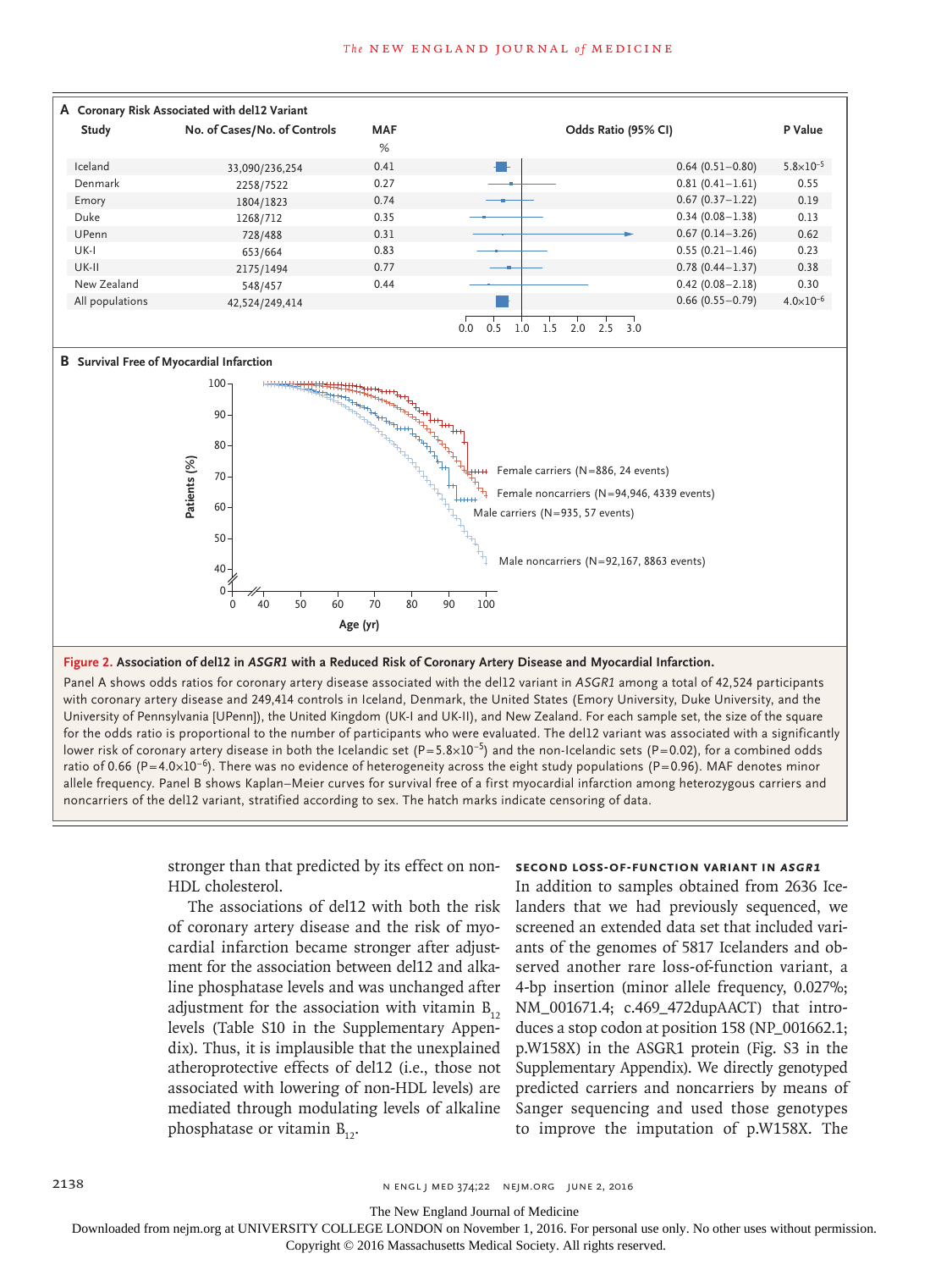p.W158X variant was associated with a lower non-HDL cholesterol level in carriers than in noncarriers (−24.9 mg per deciliter; 95% CI, −40.6 to −9.3; P=1.8×10−3) and a higher level of alkaline phosphatase (by 45.3%; 95% CI, 20.4 to 68.2; P=7.9×10−6) (Table S11 in the Supplementary Appendix). The direction and size of the effects of p.W158X on non-HDL cholesterol and alkaline phosphatase are similar to those of del12. For coronary artery disease in Iceland, the odds ratio for p.W158X was 0.65 (95% CI, 0.26 to 1.40;  $P=0.24$ ). None of the 79 Icelandic carriers of p.W158X also carried del12. We did not observe p.W158X in large population databases such as the Exome Aggregation Consortium, the Exome Variant Server, or Genomes of the Netherlands.

## Discussion

In our study, we found an associations between *ASGR1* variants and non-HDL cholesterol levels and the risk of coronary artery disease and myocardial infarction. Although it has been long established that ASGPR (in which ASGR1 is the major subunit) mediates endocytosis and degradation of desialylated glycoproteins, the endogenous ligands and the physiologic function of the receptor have been difficult to establish.<sup>30</sup> Mice lacking *Asgr1* thrive normally and do not accumulate desialylated glycoproteins in the circulation, although they are unable to clear exogenously added asialoglycoproteins.<sup>31</sup> Through analysis of loss-of-function variants in *ASGR1*, we have established a role for human ASGR1 in the control of non-HDL cholesterol levels and in regulation of the endogenous levels of at least some asialoglycoproteins.

We found that the two loss-of-function variants identified in *ASGR1*, del12 and p.W158X, are associated with decreased non-HDL cholesterol levels and increased levels of alkaline phosphatase and vitamin  $B_{12}$ . The previously described common variant close to *ASGR1* is also associated with increased levels of alkaline phosphatase and low levels of LDL cholesterol.17,28 We propose that the loss-of-function *ASGR1* variants probably exert these "opposite" effects (i.e., increased alkaline phosphatase and vitamin  $B_{12}$ levels and decreased non-HDL cholesterol levels) the LDL receptor is sialylated. Since this form of through different mechanisms. Both alkaline the receptor is more stable than that in wild-type phosphatase and haptocorrin, a vitamin  $B_{12}$  trans-



**Figure 3. Relationship between the Effect of Sequence Variants on Non-HDL Cholesterol and on the Risk of Coronary Artery Disease.**

Shown are estimated odds ratios of the minor allele of sequence variants for coronary artery disease in Iceland among 33,090 case patients and 236,254 controls as a function of the estimated effect of the minor allele on non-HDL cholesterol levels among 119,146 participants for whom data were available. In addition to the effect of del12 in *ASGR1*, the effects of variants that have an association with non-HDL cholesterol levels (as derived from Do et al.<sup>29</sup>) are shown for comparison (Table S9 in the Supplementary Appendix). For the sequence variants with the largest effects, the affected gene is shown. Two genes — *LPA* and *APOE* — are each plotted at two points in the graph because there was more than one independent signal at those loci. The del12 variant in *ASGR1* (in blue) is shown to have a stronger effect on coronary artery disease than predicted by its effect on non-HDL cholesterol levels. The error bars represent 95% confidence intervals. The red line indicates the best linear-regression fit through the origin. To convert the values for non-HDL cholesterol to millimoles per liter, multiply by 0.02586.

porter, are asialylated glycoproteins that are known to bind ASGPR and thus be cleared from the circulation.31-34 The likely explanation for the increased levels of alkaline phosphatase among carriers of loss-of-function *ASGR1* variants is that clearance of desialylated molecules from the circulation is compromised.

The mechanism by which the variants bring about a reduction in non-HDL cholesterol levels is probably a different one. Some insight into this mechanism may be provided by analyses of mice that express a hypomorphic form of neuraminidase 1 (Neu1), a sialidase that cleaves the sialic acid residues and thereby generates substrates for ASGPR. In the hypomorphic mouse, mice, more particles of LDL cholesterol would be

The New England Journal of Medicine

Downloaded from nejm.org at UNIVERSITY COLLEGE LONDON on November 1, 2016. For personal use only. No other uses without permission.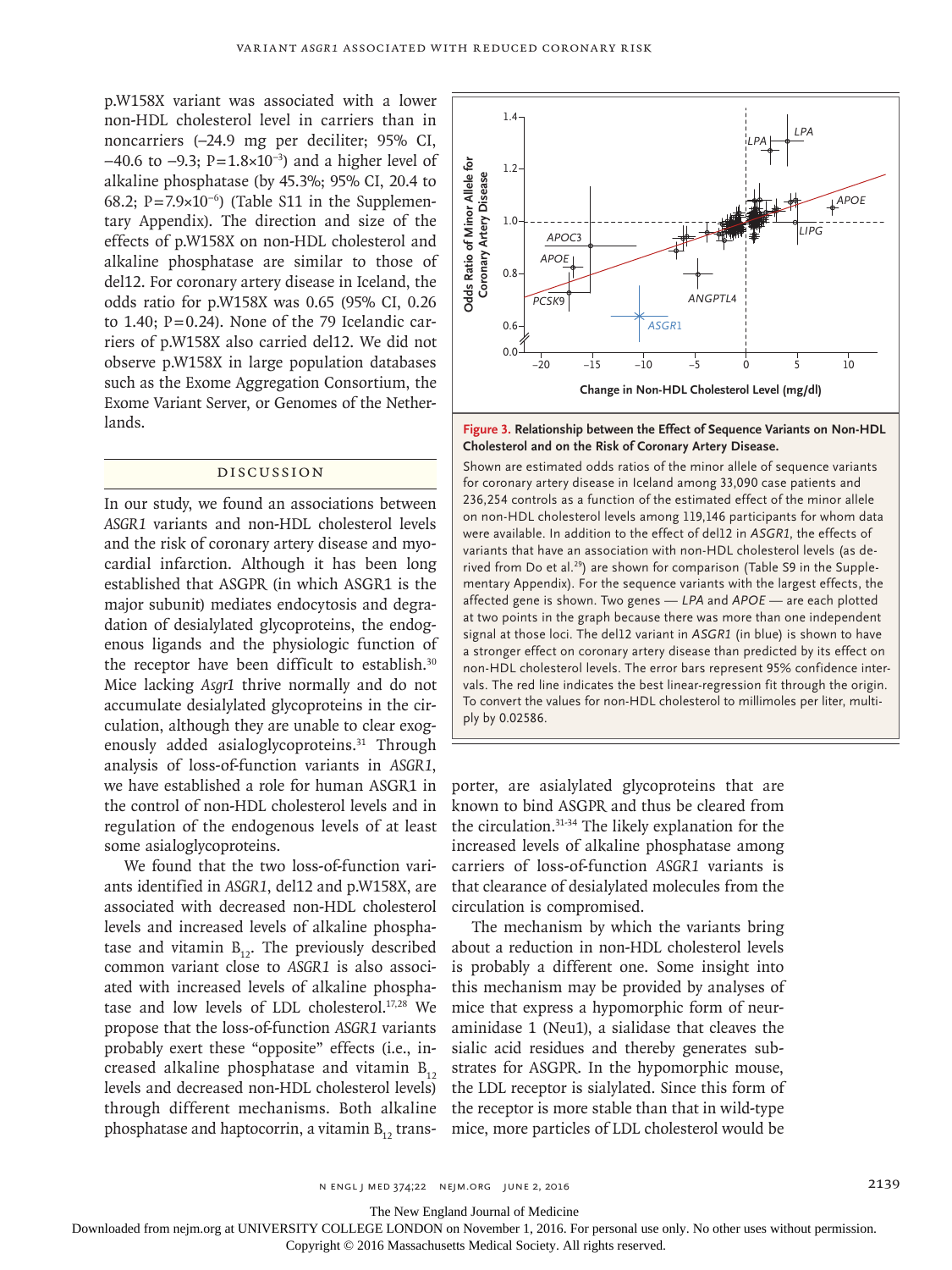expected to collect on the surface of the hepatocyte, which would result in increased uptake of LDL cholesterol.<sup>35</sup> Thus, reduced expression of Neu1 decreases the recycling of the LDL receptor, which leads to enhanced uptake of LDL cholesterol by the liver. Both ASGPR and the LDL receptor are located in clathrin-coated pits (which often fold inward to form endosomes) on the surface of hepatocytes. Perhaps ASGPR interacts with the asialylated form of the LDL receptor, which leads to recycling of the receptor by hepatocytes through endocytosis. If this is the case, a paucity of functional ASGPR would be predicted to diminish the rate at which asialylated LDL receptors are removed from the cell surface.

In our study, we found that the *ASGR1* del12 variant, like variants in *ANGPTL4* and *LPA*, has a larger effect on the risk of coronary artery disease than is predicted by its effect on levels of non-HDL cholesterol, which suggests that the atheroprotective effects of del12 go beyond the lowering of serum cholesterol levels. This additional atheroprotective effect would not appear to be mediated through an increase in levels of

alkaline phosphatase or vitamin  $B_{12}$ . Sialylation of chemokines or their receptors can influence the recruitment of inflammatory cells to atherosclerotic plaques,  $36-38$  a finding that may be relevant to the atheroprotective effect of del12.

In conclusion, we have identified rare loss-offunction variants in *ASGR1* that are associated with lowering of non-HDL cholesterol levels and a reduced risk of coronary artery disease. These variants disrupt ASGR1 function and represent a link between the sialylation pathway and atherosclerotic diseases.

Supported by a grant (UL1 RR025008) from the Clinical and Translational Science Award program of the National Institutes of Health (NIH), a grant (R01HL089650-02) from the National Heart, Lung, and Blood Institute, and a grant (P30NS055077) from the Emory Neuroscience National Institute of Neurological Disorders and Stroke (NINDS) Core Facilities to Emory University; an unrestricted donation from the Novo Nordisk Foundation to the Novo Nordisk Foundation Center for Basic Metabolic Research at the University of Copenhagen; and grants (to Drs. Nelson and Samani) from the British Heart Foundation.

Disclosure forms provided by the authors are available with the full text of this article at NEJM.org.

We thank all the participants who provided data for this study and our colleagues who contributed to the data collection and phenotypic characterization of clinical samples and to genotyping and analysis of data in the whole-genome sequences.

#### **Appendix**

The authors' affiliations are as follows: deCODE Genetics–Amgen (P.N., A.S., G. Thorleifsson, H. Helgason, A.B.A., G.L.N., A.H., A.M., A.J., S.G., I.J., V.S., T.R., G.M., H. Holm, D.G., P.S., U.T., K.S.), Faculty of Medicine (A.H., I.J., G. Thorgeirsson, U.T., K.S.) and School of Engineering and Natural Sciences (H. Helgason, D.G.), University of Iceland, the Laboratory in Mjodd (G.I.E.), and the Department of Clinical Biochemistry (I.O.) and Division of Cardiology, Department of Internal Medicine (G. Thorgeirsson, H. Holm), Landspitali, National University Hospital of Iceland, Reykjavik, and the Department of Clinical Biochemistry, Akureyri Hospital, Akureyri (O.S.) — all in Iceland; Radboud Institute for Molecular Life Sciences, Department of Laboratory Medicine (D.W.S.), Radboud Institute for Health Sciences (T.E.G., L.A.K.), and the Department of Health Evidence (L.A.K.), Radboud University Medical Center Nijmegen, Nijmegen, the Netherlands; Novo Nordisk Foundation Center for Basic Metabolic Research, Section of Metabolic Genetics (N.G., H.V., T.H., N.T.K., O.P.), and Institute of Public Health, Faculty of Health and Medical Science (T.J., A.L.), University of Copenhagen, and Research Center for Prevention and Health, Capital Region of Denmark (T.J., A.L.), Copenhagen, Faculty of Medicine, University of Aalborg, Aalborg (T.J.), Faculty of Health Sciences, University of Southern Denmark, Odense (T.H.), Department of Public Health, Section of General Practice, University of Aarhus, Aarhus (T.L.), Department of Clinical Experimental Research, Rigshospitalet, Glostrup (A.L.), Department of Clinical Biochemistry, University Hospital of Copenhagen at Hvidovre, Hvidovre (M.F.), Department of Cardiology, Gentofte University Hospital, Hellerup (U.A., P.R.H., A.M.G.), and Department of Cardiology, Roskilde Hospital, Roskilde (A.M.G.) — all in Denmark; Institute of Clinical Chemistry and Laboratory Medicine, University Medicine Greifswald, Greifswald, Germany (N.F.); Department of Cardiovascular Sciences, University of Leicester (P.S.B., C.P.N., N.J.S.), and NIHR Leicester Cardiovascular Biomedical Research Unit, Glenfield Hospital (P.S.B., C.P.N., N.J.S.), Leicester, Leeds Institute of Genetics, Health and Therapeutics, University of Leeds, Leeds (A.S.H.), and the Institute of Cardiovascular Science, University College London, London (R.S.P.) — all in the United Kingdom; the Departments of Medicine (M.J.A.W.) and Surgery (A.M.R., G.T.J.), Dunedin School of Medicine, University of Otago, Dunedin, New Zealand; Emory University School of Medicine, Atlanta (R.S.P., A.I.L., S.H., A.A.Q.); Duke University School of Medicine, Durham, NC (S.H.S., W.E.K.); and Perelman School of Medicine of the University of Pennsylvania, Philadelphia (M.R., D.J.R.).

The New England Journal of Medicine

Downloaded from nejm.org at UNIVERSITY COLLEGE LONDON on November 1, 2016. For personal use only. No other uses without permission.

The authors' full names and academic degrees are as follows: Paul Nioi, Ph.D., Asgeir Sigurdsson, B.Sc., Gudmar Thorleifsson, Ph.D., Hannes Helgason, Ph.D., Arna B. Agustsdottir, B.Sc., Gudmundur L. Norddahl, Ph.D., Anna Helgadottir, M.D., Audur Magnusdottir, Ph.D., Aslaug Jonasdottir, M.Sc., Solveig Gretarsdottir, Ph.D., Ingileif Jonsdottir, Ph.D., Valgerdur Steinthorsdottir, Ph.D., Thorunn Rafnar, Ph.D., Dorine W. Swinkels, M.D., Ph.D., Tessel E. Galesloot, Ph.D., Niels Grarup, Ph.D., Torben Jørgensen, D.M.Sc., Henrik Vestergaard, D.M.Sc., Torben Hansen, Ph.D., Torsten Lauritzen, D.M.Sc., Allan Linneberg, Ph.D., Nele Friedrich, Ph.D., Nikolaj T. Krarup, Ph.D., Mogens Fenger, Ph.D., Ulrik Abildgaard, D.M.Sc., Peter R. Hansen, D.M.Sc., Anders M. Galløe, Ph.D., Peter S. Braund, Ph.D., Christopher P. Nelson, Ph.D., Alistair S. Hall, F.R.C.P., Michael J.A. Williams, M.D., Andre M. van Rij, M.D., Gregory T. Jones, Ph.D., Riyaz S. Patel, M.D., Allan I. Levey, M.D., Ph.D., Salim Hayek, M.D., Svati H. Shah, M.D., Muredach Reilly, M.B., B.Ch., Gudmundur I. Eyjolfsson, M.D., Olof Sigurdardottir, M.D., Ph.D., Isleifur Olafsson, M.D., Ph.D., Lambertus A. Kiemeney, Ph.D., Arshed A. Quyyumi, F.R.C.P., Daniel J. Rader, M.D., William E. Kraus, M.D., Nilesh J. Samani, F.R.C.P., Oluf Pedersen, D.M.Sc., Gudmundur Thorgeirsson, M.D., Ph.D., Gisli Masson, Ph.D., Hilma Holm, M.D., Daniel Gudbjartsson, Ph.D., Patrick Sulem, M.D., Unnur Thorsteinsdottir, Ph.D., and Kari Stefansson, M.D., Ph.D.